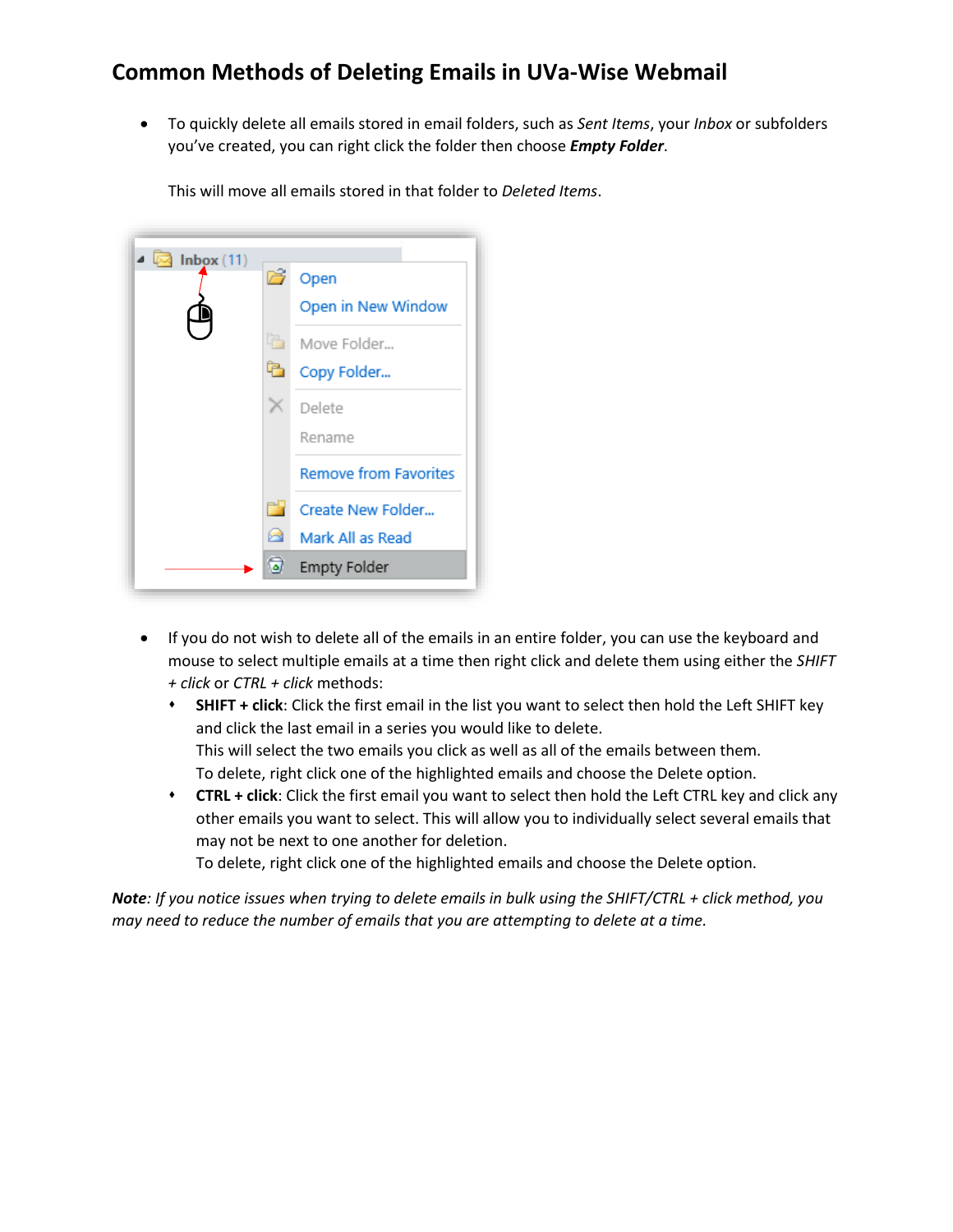## **Common Methods of Deleting Emails in UVa-Wise Webmail**

 Once you have finished deleting emails, right click the *Deleted Items* folder then choose *Empty Deleted Items*.

*Note: Leaving emails in the Deleted Items folder will not reduce your total Mailbox size. They must be permanently removed using the Empty Deleted Items option.*